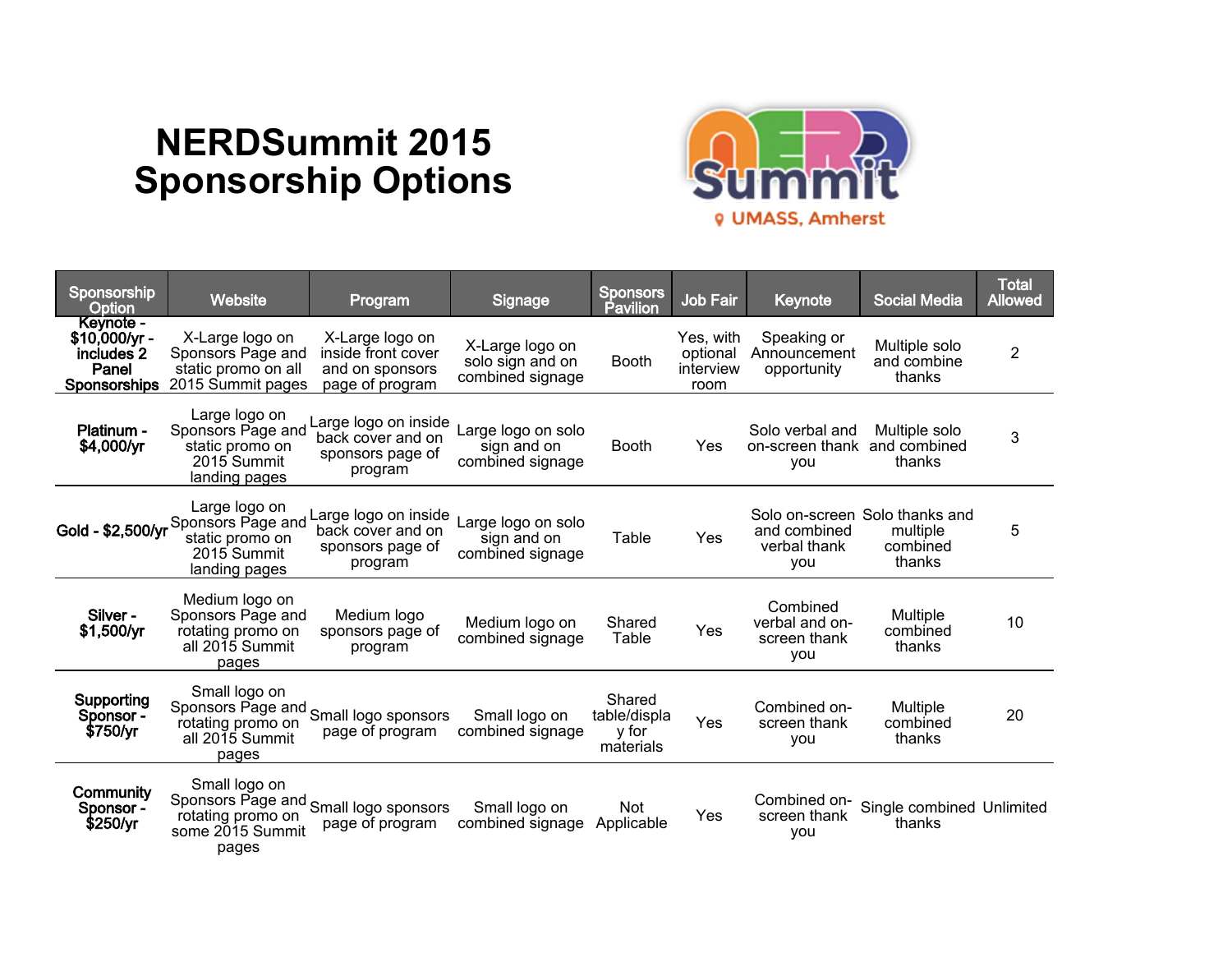| Panel<br><b>Sponsorships</b>                    | Website                                                                                                                                 | Program                                                  | <b>Signage</b>                 | <b>Sponsors</b><br>Pavilion | Job Fair        | Keynote                             | <b>Social Media</b>                               | <b>Total</b><br>Allowed |
|-------------------------------------------------|-----------------------------------------------------------------------------------------------------------------------------------------|----------------------------------------------------------|--------------------------------|-----------------------------|-----------------|-------------------------------------|---------------------------------------------------|-------------------------|
| Diversity in IT -<br>\$500                      | Large logo on event Large logo on event<br>some listings                                                                                | page, small logo on page, small logo on<br>some listings | small logo on some<br>listings | Not<br>Applicable           | Yes             | Combined on-<br>screen thank<br>you | Solo thanks and<br>multiple<br>combined<br>thanks | $\overline{2}$          |
| Large scale<br>web<br>infrastructure -<br>\$500 | Large logo on event Large logo on event small logo on some<br>some listings                                                             | page, small logo on page, small logo on<br>some listings | listings                       | <b>Not</b><br>Applicable    | Yes             | Combined on-<br>screen thank<br>you | Solo thanks and<br>multiple<br>combined<br>thanks | $\overline{2}$          |
|                                                 | Large logo on event Large logo on event small logo on some<br>Business - \$500 page, small logo on page, small logo on<br>some listings | some listings                                            | listings                       | <b>Not</b><br>Applicable    | Yes             | Combined on-<br>screen thank<br>you | Solo thanks and<br>multiple<br>combined<br>thanks | $\overline{2}$          |
| Security and<br><b>Privacy - \$500</b>          | Large logo on event Large logo on event small logo on some page, small logo on page, small logo on some<br>some listings                | some listings                                            | listings                       | <b>Not</b><br>Applicable    | Yes             | Combined on-<br>screen thank<br>you | Solo thanks and<br>multiple<br>combined<br>thanks | $\overline{2}$          |
| Designing for<br>$CMSs - $500$                  | Large logo on event Large logo on event small logo on some<br>some listings                                                             | page, small logo on page, small logo on<br>some listings | listings                       | <b>Not</b><br>Applicable    | Yes             | Combined on-<br>screen thank<br>you | Solo thanks and<br>multiple<br>combined<br>thanks | $\overline{2}$          |
| Non-profit -<br>\$500                           | Large logo on event Large logo on event small logo on some<br>some listings                                                             | page, small logo on page, small logo on<br>some listings | listings                       | Not.<br>Applicable          | Yes             | Combined on-<br>screen thank<br>you | Solo thanks and<br>multiple<br>combined<br>thanks | $\overline{2}$          |
| Higher Ed -<br>\$500                            | Large logo on event Large logo on event small logo on some<br>some listings                                                             | page, small logo on page, small logo on<br>some listings | listings                       | <b>Not</b><br>Applicable    | Yes             | Combined on-<br>screen thank<br>you | Solo thanks and<br>multiple<br>combined<br>thanks | $\overline{2}$          |
| Mini-event<br>sponsorships                      | Website                                                                                                                                 | Program                                                  | Signage                        | <b>Sponsors</b><br>Pavilion | <b>Job Fair</b> | Keynote                             | <b>Social Media</b>                               | Total<br>Allowed        |
| Dinner - \$1,500                                | Friday Speaker Large logo on event Large logo on event<br>and Sponsor page, small logo on page, small logo on<br>some listings          | some listings                                            | small logo on some<br>listings | Not.<br>Applicable          | Yes             | Combined on-<br>screen thank<br>you | Solo thanks and<br>multiple<br>combined<br>thanks | $\overline{\mathbf{c}}$ |
| Saturdav<br>Summit After<br>Party - \$2,500     | Large logo on event Large logo on event<br>page, small logo on page, small logo on<br>some listings                                     | some listings                                            | small logo on some<br>listings | Not.<br>Applicable          | Yes             | Combined on-<br>screen thank<br>you | Solo thanks and<br>multiple<br>combined<br>thanks | 3                       |